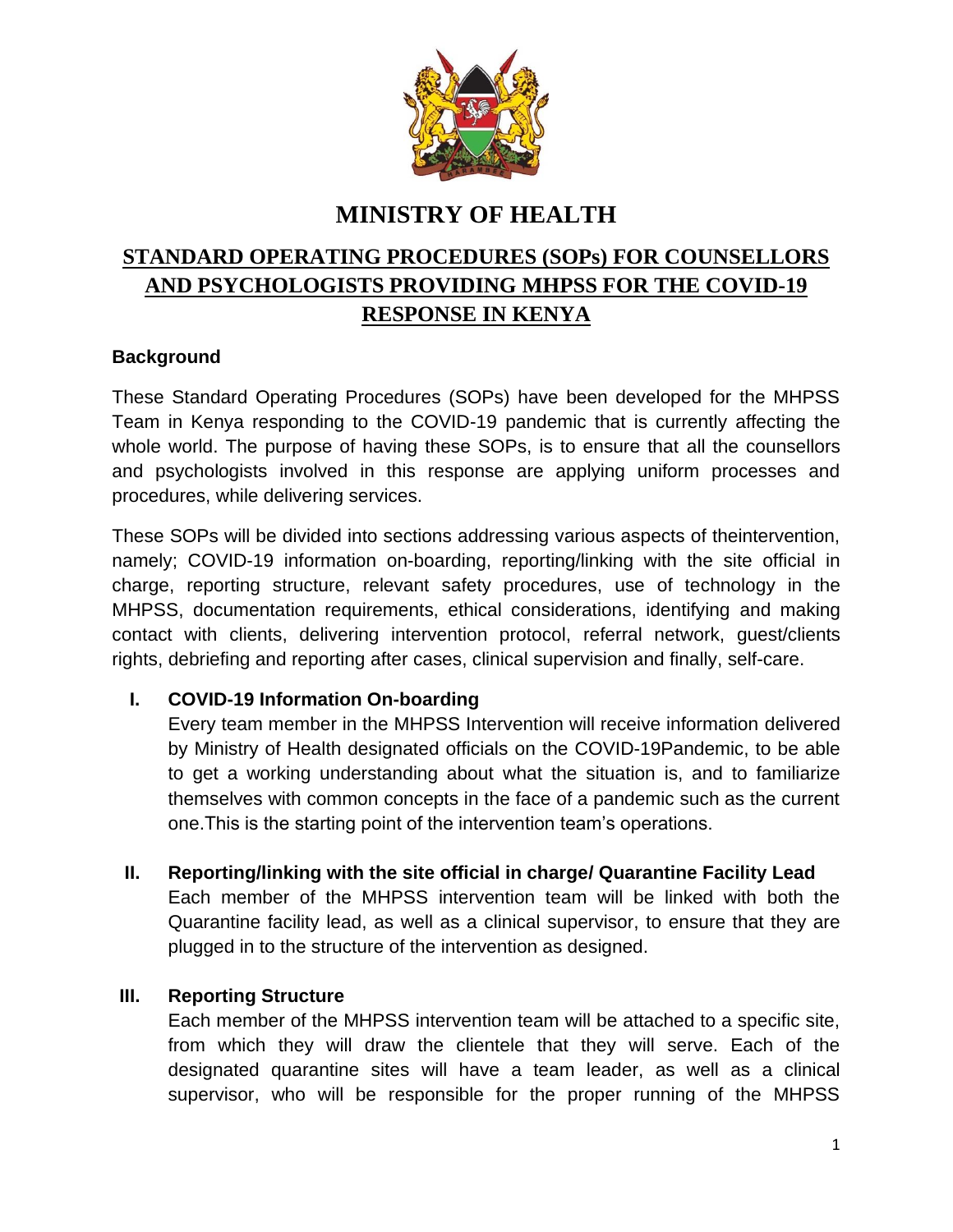activities at the sites. The clinical supervisors as well as team leaders will report to the national coordination team, at a predetermined rate, to ensure that there is continuity in service provision, as well as in addressing any challenges that may be experienced during the interventions themselves. The national coordination team will also be responsible for ensuring that the logistical questions per site are well taken care of, to facilitate smooth operations.

## **IV. Relevant Safety Procedures**

Closely related to what will be disseminated in clause I above, the Ministry of Health designated officials will also take the MHPSS team members through the thorough safety procedures that must be adhered to at all times, if they will be at any physical site deploying their interventions. As it stands, the proposal is to deploy a technology based intervention, in order to minimize risk of exposure to the COVID-19.

## **V. Use of Technology in the MHPSS Intervention**

The preferred mode of delivery of services during this pandemic by the MHPSS team in Kenya will be through deployment of both telecommunication and Internet resources, depending on the availability of the same for service delivery. Video conferencing applications, such as WhatsApp Video, Skype and Zoom have been found to be stable over internet networks in Kenya and can be easily rolled out without much capital investment. The availability of the computer terminals as well as mobile telephony requirements will be confirmed by the Ministry of Health officials and partners involved in the response.

## **VI. Documentation Requirements**

For each MHPSS Intervention team member, the following documentation will be required during service provision: Demographic data sheet, date and time of contact, content of session, using brief SOAP or BIRP note modalities, activities undertaken and summary of progress. Finally, a reporting tool will have to be filled on a daily basis, to ensure accurate data capture. Guidance on consent will be sought, however, it is a must to gather it, in order to safeguard the process within ethical and legal guidelines.

## **VII. Ethical Considerations**

The provision of MHPSS interventions will require each member of the team to observe the highest level of ethical standards, according to the ethics that govern the practice of counselling and psychology. Due to the sensitive nature of the operations, privacy and confidentiality of the clients served during the course of the interventions is of paramount importance. Any limits to confidentiality will have to be communicated with the team leaders, who will in turn communicate with the supervisor and the national coordination team.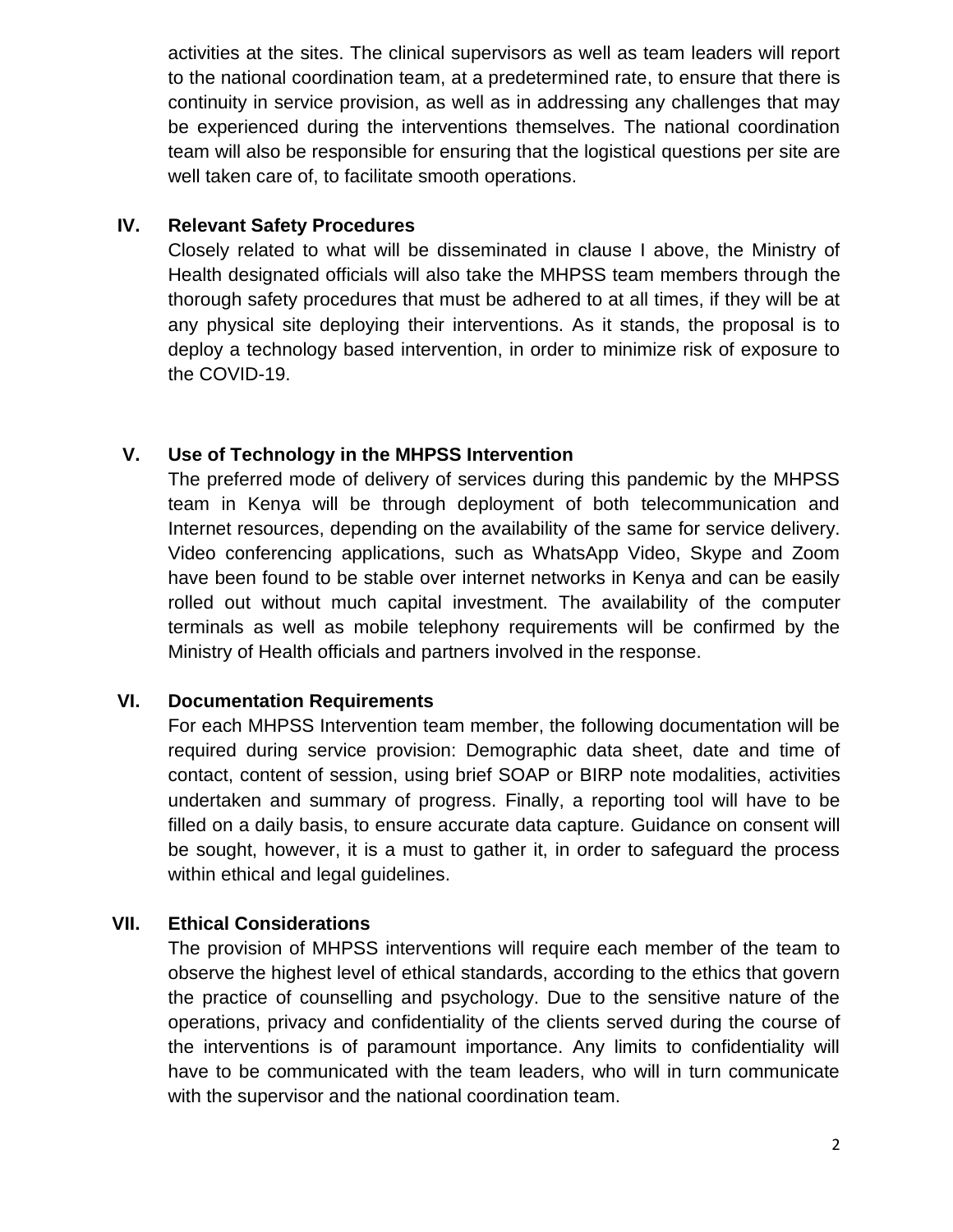## **VIII. Identifying and making contact with Clients**

The clients to be intervened with during the course of the MHPSS for COVID-19 will be identified by the MOH officials, as well as the Quarantine Facility Team leads, by being guests of the Quarantine facilities, provided by the government. On reception of the guests/clients at the quarantine centres, they will be provided with information on MHPSS services and helpline, and the contacts of the provider on call. The allocation of the clients will be done by the team leaders, in conjunction with the clinical supervisors. The team leads and supervisors will provide the MHPSS intervention team members the contact information of all the guests in the facilities, and the team members will initiate contact with them, abiding by the provided-for protocol. The provider will reach out to the guest to provide details of services available and to establish rapport. They will establish any immediate needs of the guests and on how to reach out in case of emerging need.

## **IX. Delivering Intervention Protocol**

The Intervention protocol that will be used during the MHPSS for the COVID-19 response will be the approved Psychological First Aid (PFA), contextualized for our current situation. Every member of the team MUST be trained in the protocol, regardless of whether or not they have previous training in PFA. This is to ensure that the understanding of all team members is standard, on how PFA might be best applied in the current circumstances. Once contact has been established as described in clause VIII above, the team members will proceed to introduce themselves and to offer themselves as a support system for the Quarantine Facility Guests (QFG). The team member will proceed to address any questions and concerns by the QFGs, and only offer definitive answers on contentious issues after consulting with the Quarantine Facility leads. The guest will be asked to give feedback on services for purposes of evaluation and continued improvement.

## **X. Referral Network**

During the course of the intervention, there may be guests that require referrals for other health concerns, ranging from physical, mental or otherwise. For the cases that may require a psychiatric referral, the national coordination team has identified both Kenyatta National Hospital and Mathari Teaching and Referral Hospital as the two facilities within the public facilities list that will provide the service as part of the MHPSS referral system.

## **XI. Guests Rights**

All the guests and clients in the quarantine centres will be treated with the highest level of regard, and accorded all the rights and privileges due to them as